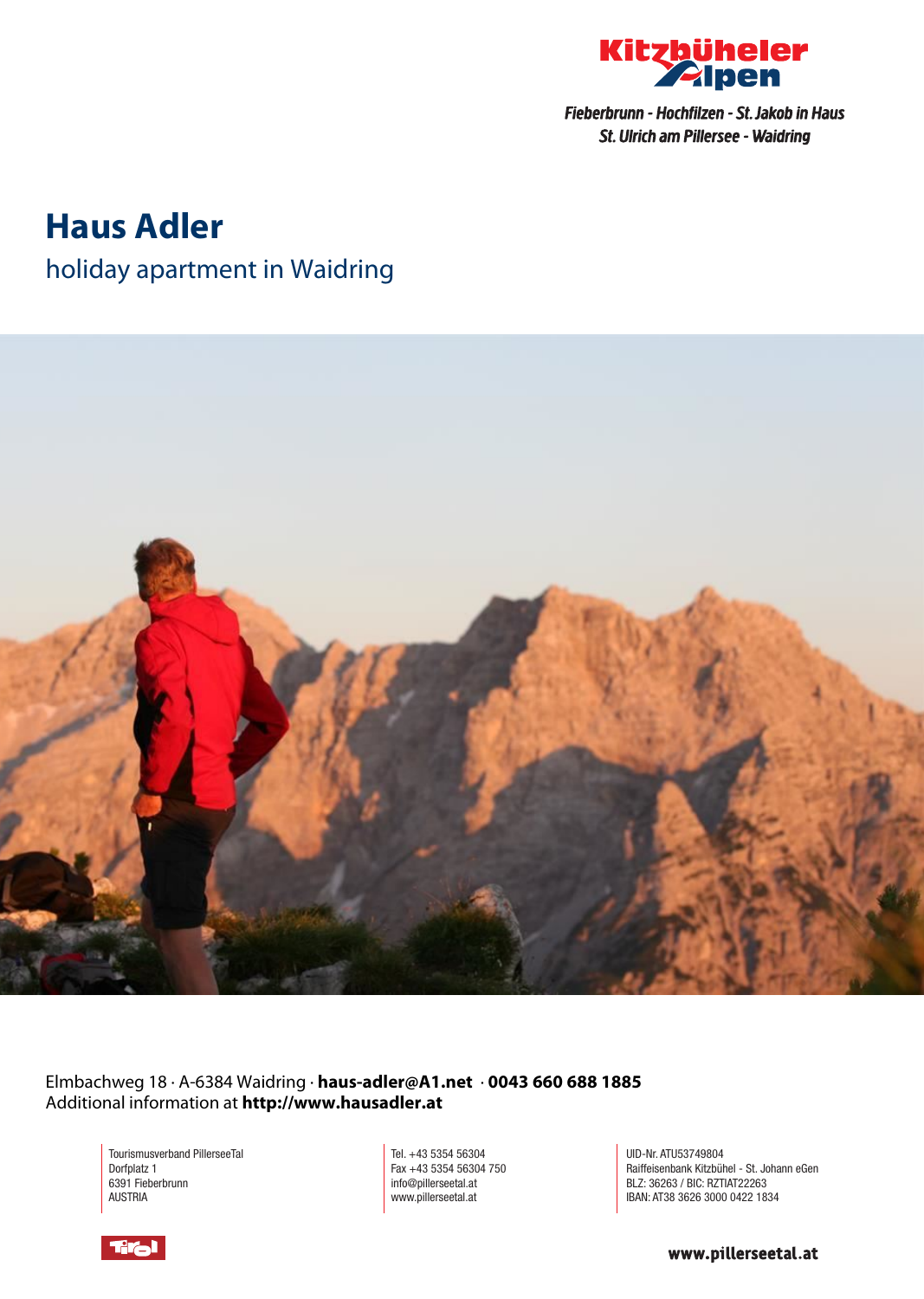

# **Haus Adler** holiday apartment in Waidring

The house is very quiet and sunny situated near the center of Waidring. Skibus-stop, cross-country track, swimming-pool, bathing-lake, riding stable and supermarket nearby. Big lawn. Mrs. Aigner offers you 3 apartments for 2-5 persons.



quiet location · right at the ski-bus/ hiking-bus/ bus stop · on the hiking path · right at the cross-country ski trail

Tourismusverband PillerseeTal Dorfplatz 1 6391 Fieberbrunn AUSTRIA

Tel. +43 5354 56304 Fax +43 5354 56304 750 info@pillerseetal.at www.pillerseetal.at

UID-Nr. ATU53749804 Raiffeisenbank Kitzbühel - St. Johann eGen BLZ: 36263 / BIC: RZTIAT22263 IBAN: AT38 3626 3000 0422 1834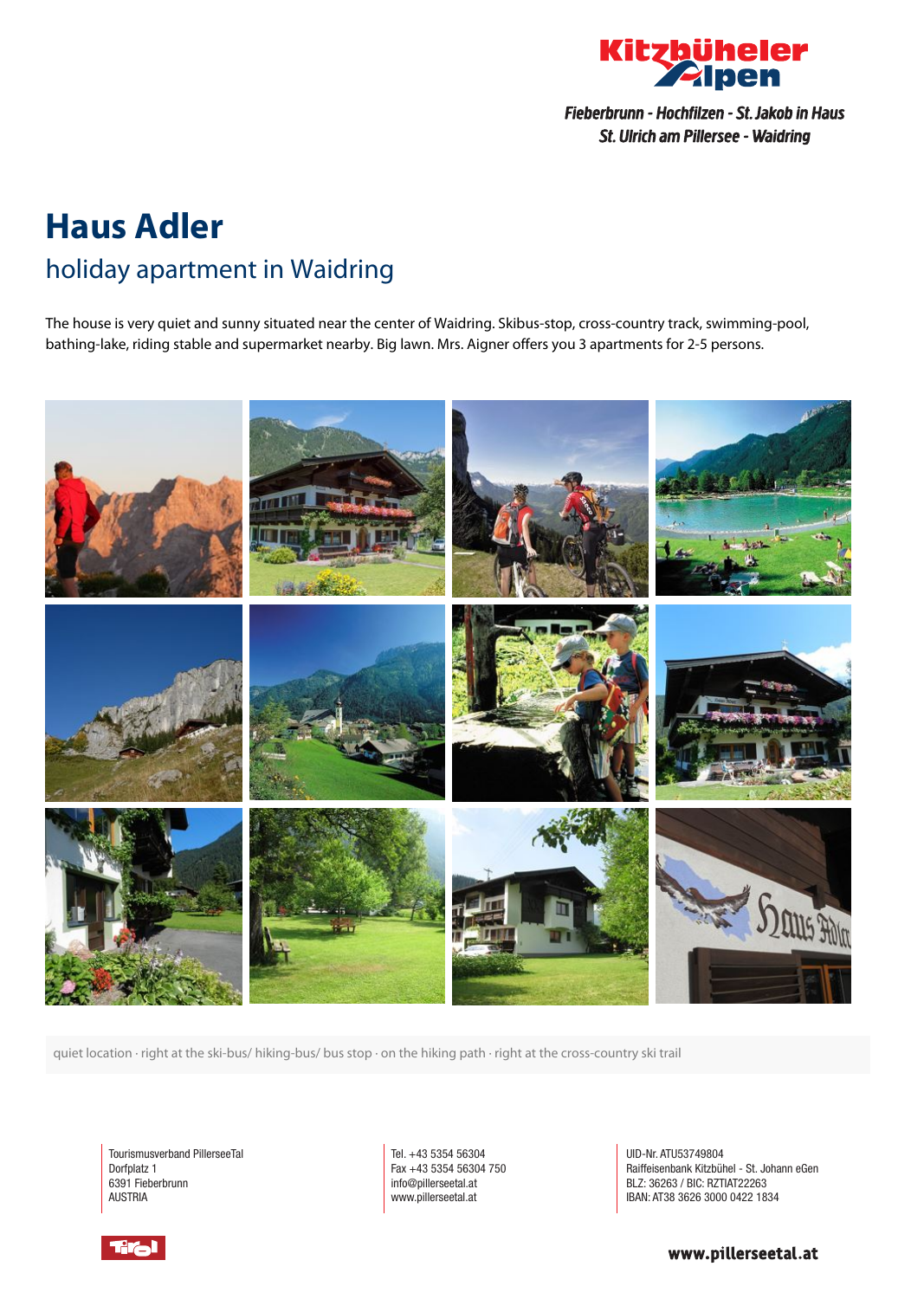

## **Rooms and Apartments**

Current Offers

#### **[Apartment](https://www.kitzbueheler-alpen.com/en/pital/accommodation/booking/haus-adler.html?utm_medium=PDF&utm_campaign=Vermieter-Prospekt&utm_source=Haus+Adler) for five persons**



2-5 Personen · 2 Bedrooms · 48 <sup>m</sup><sup>²</sup>

### **[Apartment](https://www.kitzbueheler-alpen.com/en/pital/accommodation/booking/haus-adler.html?utm_medium=PDF&utm_campaign=Vermieter-Prospekt&utm_source=Haus+Adler) for four persons**



2-3 Personen  $\cdot$  1 Bedrooms  $\cdot$  32 m<sup>2</sup>

#### **[Apartment](https://www.kitzbueheler-alpen.com/en/pital/accommodation/booking/haus-adler.html?utm_medium=PDF&utm_campaign=Vermieter-Prospekt&utm_source=Haus+Adler) for four persons**



for 2 persons, sat-TV, shower/WC, kitchenette (water boiler), balcony, 38  $m<sup>2</sup>$ .

1 bedroom with double-bed, combined living-bedroom with couchbed



2-3 Personen · 1 Bedrooms · 32 <sup>m</sup><sup>²</sup>

Tourismusverband PillerseeTal Dorfplatz 1 6391 Fieberbrunn AUSTRIA

Tel. +43 5354 56304 Fax +43 5354 56304 750 info@pillerseetal.at www.pillerseetal.at

UID-Nr. ATU53749804 Raiffeisenbank Kitzbühel - St. Johann eGen BLZ: 36263 / BIC: RZTIAT22263 IBAN: AT38 3626 3000 0422 1834

**TO THE OFFER**

ab

ab

**€ 70,00** per apartment on 28.06.2022

(water boiler), hall, balcony.

1 bedroom with double-bed, combined living-bedroom with 2 single-beds, kitchenette (water boiler), sat-TV, shower/WC, balcony, 33  $m<sup>2</sup>$ .

2 bedrooms (1 with doublebed, 1 with doublebed and couchbed for 1 person) each with shower/WC and sat-TV, kitchen with dining-table

> **€ 54,00** per apartment on 28.06.2022

**TO THE OFFER**